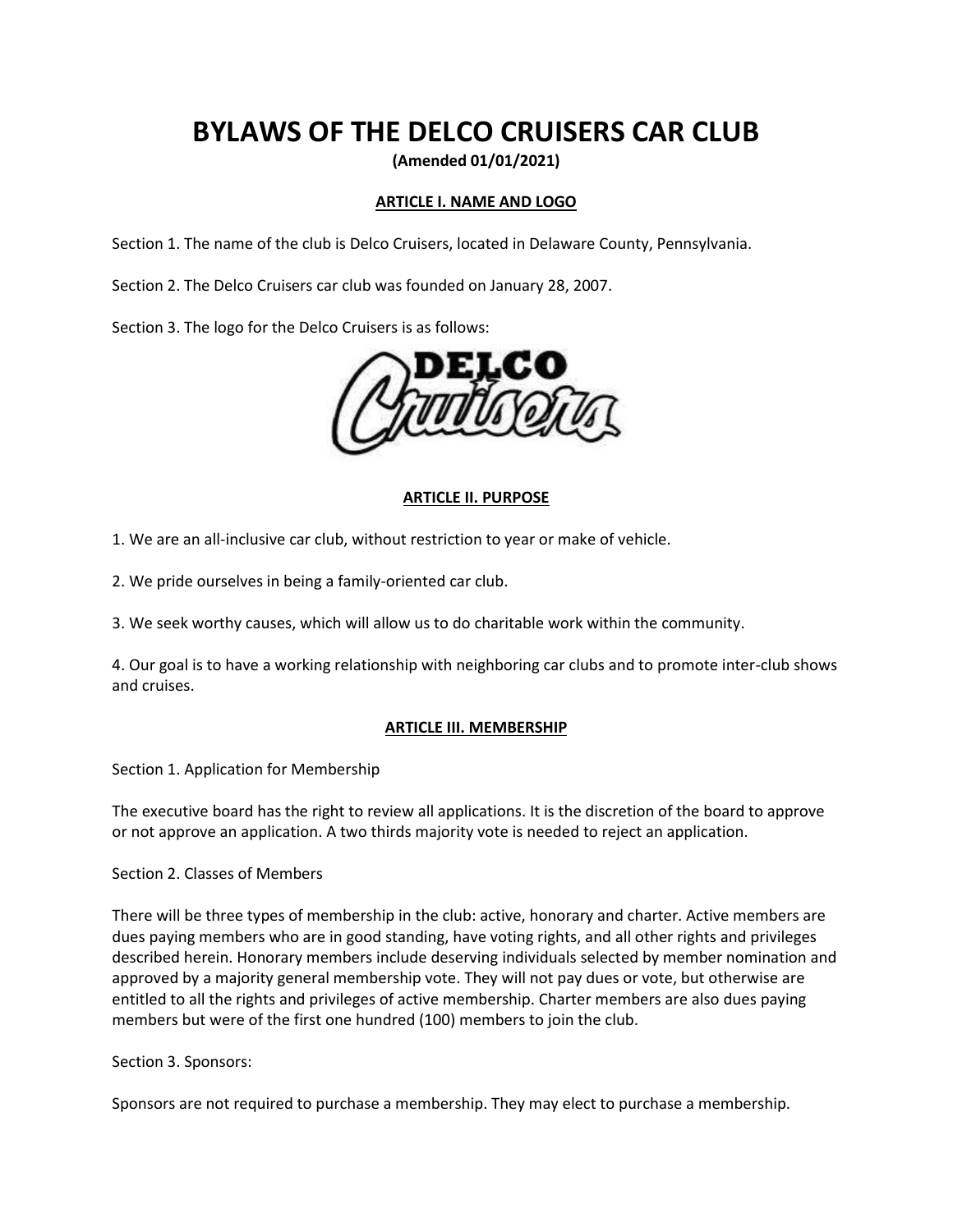Section 4. Resignation of Membership

Any member may resign submitting a letter of intent to the secretary. Any member, who resigns, automatically forfeits all dues paid and all club participation.

## **ARTICLE IV. DUES AND BENEFITS**

Section 1.

There are annual membership dues for the Delco Cruisers. Membership includes all family members living in the same household. A household shall include one vote. An additional membership may be purchased entailing another vote. Payment of dues can be made as early as October 1 for the following year and are to be received before February 28 of the current year to maintain tenure.

## **ARTICLE V. OFFICERS**

Section 1. The governing body or executive board of Delco Cruisers shall consist of the following elected officers: president, vice president, secretary, treasurer and seven (7) elected directors.

Section 2. Duties of officers shall be:

A. President: The president shall preside at all meetings, have general supervision over business affairs of the club, preserve order and maintain observance of the by-laws.

B. Vice President: The vice president shall take charge in the absence of the president and perform certain duties delegated to him/her by the president.

C. Secretary: The secretary shall keep the minutes and be responsible for all correspondence of the club. He/she will maintain membership records and give notice of all regular and special meetings of the membership of the executive board, based on directives from the president. He/she shall maintain all attendance records. Funds collected for membership will be submitted to the treasurer or president with a record of receipts.

D. Treasurer: The treasurer shall collect and handle all club funds, make payments from club funds when so designated by the executive board and keep an accurate and up to date account of all receipts and expenditures, and give a financial report at each meeting.

E. Additional duties of officers are outlined in the "Policies and Procedures of the Delco Cruisers".

Section 3. Executive board:

The Executive board shall consist of the officers and directors and shall have the general management of the club as directed by membership votes. The executive board is a fact-finding body charged with bringing information to the membership for review and a vote. At all meetings of the executive board, eight (8) members shall constitute a quorum. Meetings of the executive board shall be held on the fourth Tuesday of every month or when determined by the executive board, subject to change due to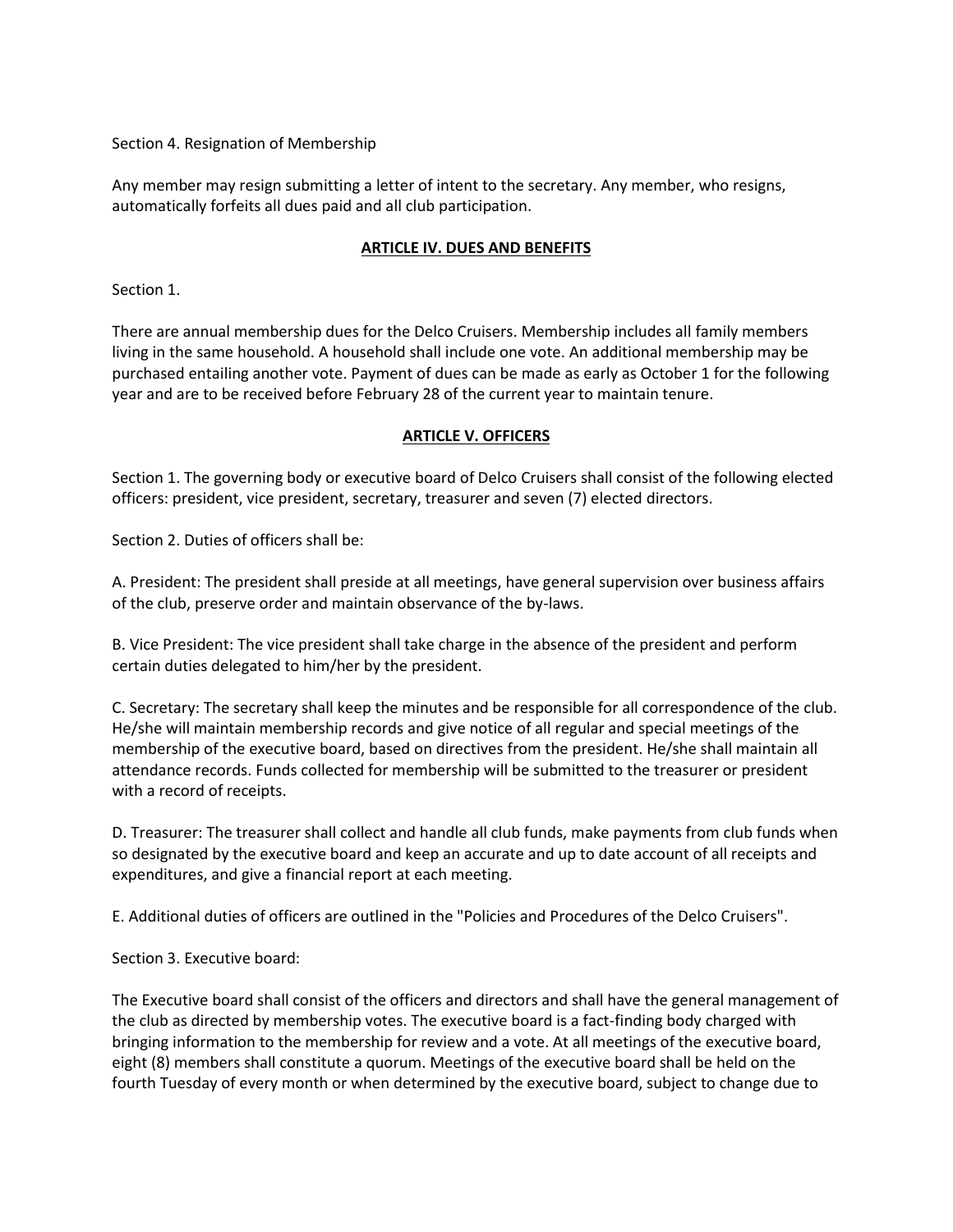special circumstances. Special meetings shall be at the call of the president or three members of the board. Special meetings shall be announced on the website prior to the meeting. The decision of a majority of the board on questions shall be binding until the next regular or special meeting of the membership when a majority may disapprove or amend such action.

Section 4. Term of Office:

The founding president will have a first term of three (3) years and re-election is a two (2) year term. All other officers shall serve a two (2) year term and are eligible for re-election. Directors' terms are two (2) years and can be re-elected. The Directors will have staggering two (2) year terms of office. The Officers will have staggering two (2) year terms of office. President and Secretary will be concurrent terms; Vice President and Treasurer will be concurrent terms.

Section 5. Resignation:

Resignation from the board must be in writing and received by the secretary or president.

Section 6. Removal from office:

If a Board member feels that an elected Board member is remiss in his/her duties, he/she may propose a motion to remove this person from the Board. In order to remove this member from the Board, the remainder of the Board shall conduct a public hearing at a General membership meeting. All parties shall be given ample time to present their cases and are entitled to cross examine. Removal of elected Board members shall require a three-quarters approval by the remaining Board members. If a Board member is removed from office a special election will be scheduled for the following General membership meeting. The board may temporarily name a replacement. Temporary appointment shall not exceed thirty (30) days.

# **ARTICLE VI. COMMITTEES**

Section 1. Committee Chairperson:

The Committee chairperson will coordinate activities of said committee and report progress to the board. The committee chairman may be a board member or a regular member. The Committee chairperson will be elected by the members of the committee.

Section 2. Standing Committees:

Standing committees will be appointed as required. Committees shall be made up of any member in good standing interested in volunteering unless otherwise directed by a member motion made at a general membership meeting.

Section 3.

Claiming Expenses Executive board and/or working committees shall be able to claim reasonable out of pocket expenses incurred while performing club functions, subject to approval of the executive board prior to payment.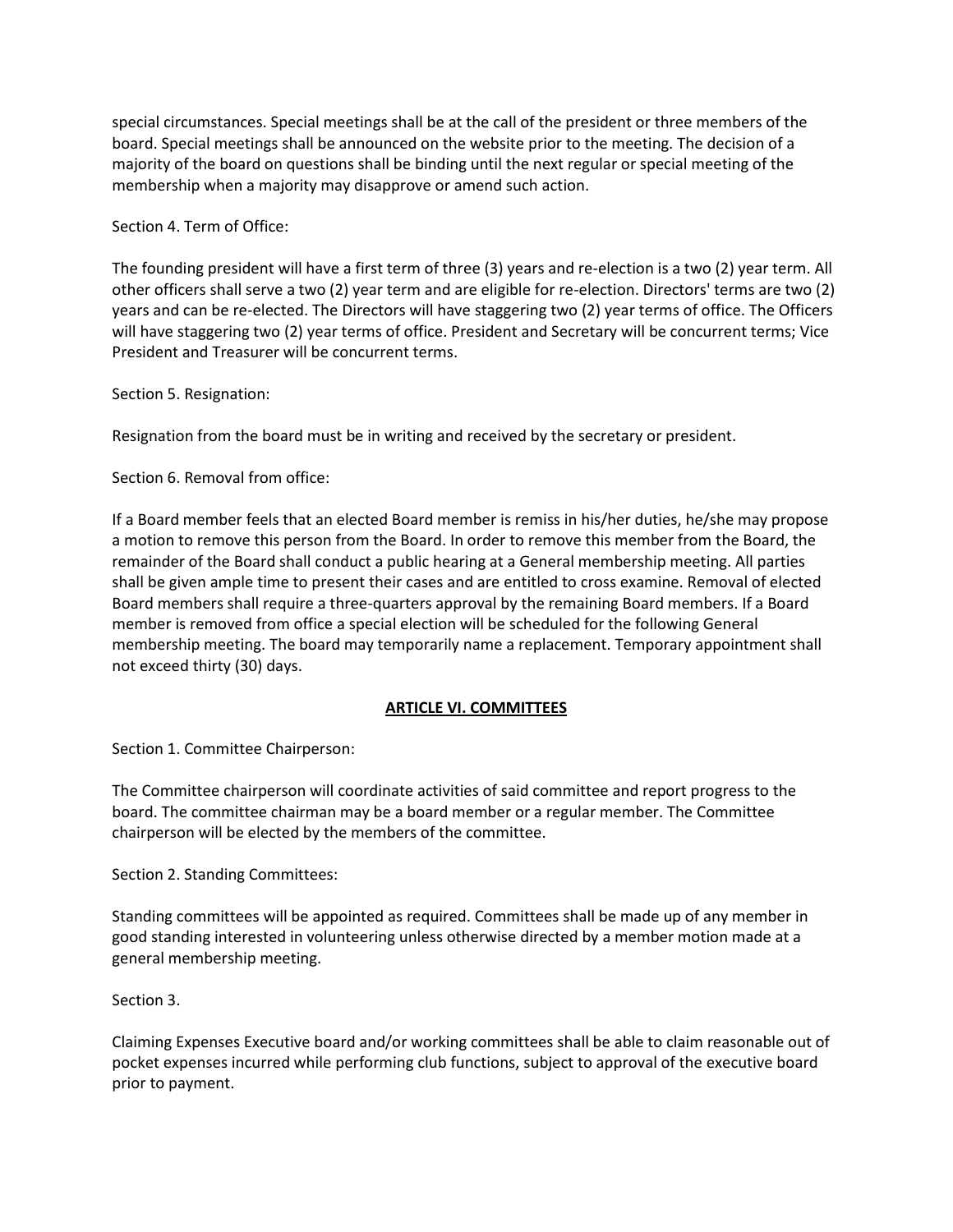### **ARTICLE VII. ELECTIONS**

Section 1.

All nominees for any office must be active members in good standing.

Section 2.

Nominations must be made from the floor at the September and October general membership meetings. Nominations will be closed after the October general membership meeting. The secretary will prepare a written ballot including all nominees for use at the election at the November general membership meeting. All voting will be made by secret ballot.

#### Section 3.

All officers are elected at the November general membership meeting and will assume office at the January general meeting, to hold office for two (2) years, or until their successors are duly elected and qualified.

Section 4.

Officers or elected committee chairpersons who choose to resign his/her duties may do so in writing, submitted to the secretary or president. A replacement will be temporarily appointed by a majority vote of the executive board. Temporary appointment shall not exceed thirty (30) days. A permanent replacement will be appointed following a special election at the next general membership meeting. See section 7. Replacement to serve the balance of the original term.

Section 5.

When an officer cannot fulfill his/her duties in an emergency situation, he/she will be temporarily replaced by a majority vote of the board. Temporary appointment shall not exceed thirty (30) days. If the officer is unable to resume the appointment a replacement shall be appointed by a special election held at the following general membership meeting. If the officer is the president, the vice president will temporarily assume his/her position. If the president is permanently unable to fulfill his/her position, the vice president will assume his/her position and a special election will be held for the position of Vice President at the next general membership meeting. See section 7.

#### Section 6.

Elections shall be held by plurality. That is, the winners are the candidates receiving the highest number of votes. A majority vote is not mandatory. In the event that there is a tie for any elected position the president shall cast the deciding vote. President only to vote in the event of a tie on any club vote.

Section 7. Special elections:

Special elections will be held at any general membership meeting. Nominations must be made from the floor. A majority vote of the membership shall elect a member to the open position.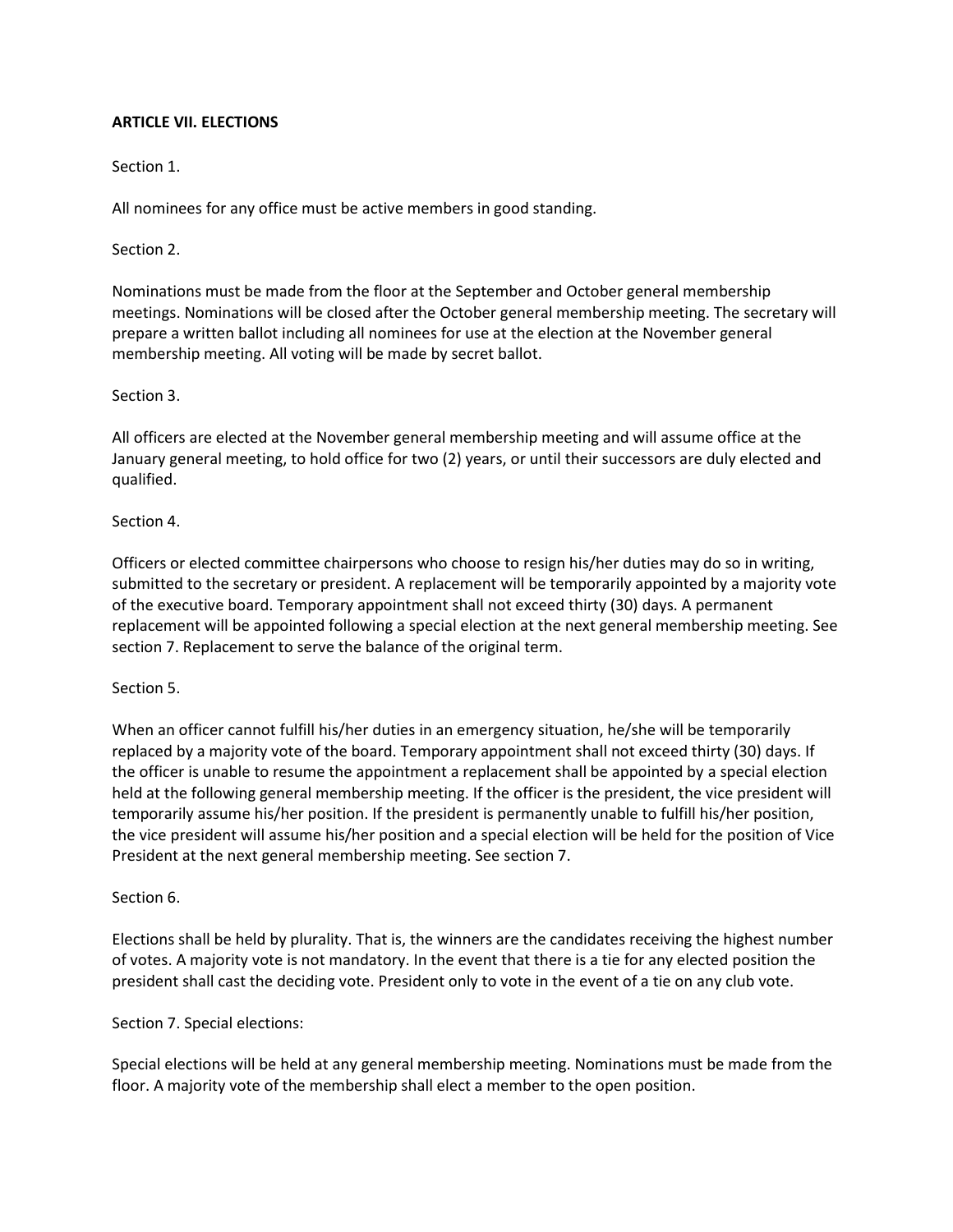#### **ARTICLE VIII. MEETINGS**

Section 1. General Membership:

The executive board will hold general membership meetings the second Tuesday of every month. The president and/or executive board, by majority vote, may call an emergency meeting if needed. This meeting will be announced on the club website and an email blast prior to the meeting Meeting minutes will be recorded by the secretary. Meeting minutes available upon request to members in good standing.

Section 2.

The executive board will meet the fourth Tuesday of every month, subject to change due to special circumstances.

Section 3. The order of business for all meetings of the membership and executive board is as follows:

A. Call to order

- B. Introduction of visitors
- C. Secretary's report/reading and approval of minutes of previous meeting
- D. Reading of correspondence
- E. Treasurer's report
- F. Committee reports
- G. Old business
- H. New business from the floor.
- I. Announcements
- J. Open discussion to membership
- K. Adjournment

Section 4.

This procedure is in effect for all meetings, both Executive and General, and are the sole guidelines used for presiding over said meetings.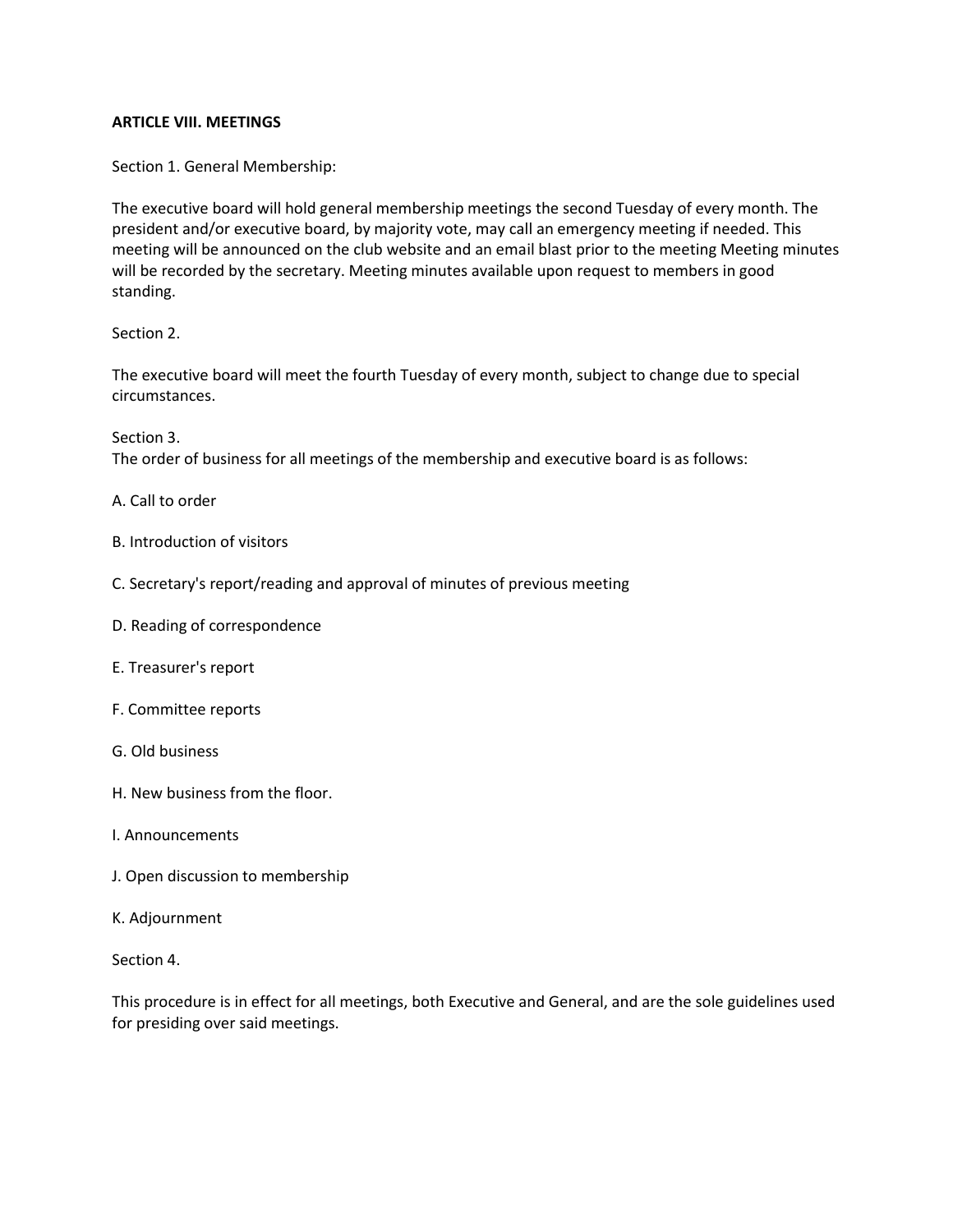Section 5. Quorum:

For the purpose of voting at membership meetings a quorum shall constitute twenty (20) voting members. If there are less than 20 members present a vote cannot be qualified.

## **ARTICLE X. AMENDMENTS**

Section 1.

Amendments or change to the by-laws may be proposed at any time by a member in good standing. The proposed amendment must be submitted (written, signed, and dated) to the president. The amendment or change will be read to the membership at the next general meeting and changes delivered to the current membership via email blast.

Section 2.

Amendments will be listed in detail and voted on at the following general membership meeting.

Section 3.

A two-thirds vote of received ballots is required for the amendment to pass.

#### **ARTICLE XI. DISPOSITION OF CLUB ASSETS**

Section 1.

In the event that Delco Cruisers should disband, all accrued monies and liquidated properties shall be donated to a worthwhile charity (ies) to be determined by a vote of the current membership. All club properties shall be liquidated by (open/closed) bidding with current club members in good standing being given first opportunity. Any remaining properties will be made available for liquidation by (open/closed) bidding and/or sale with prices being determined by current board members. A nonbidding board member to open, process and award bid.

# **ARTICLE XII. NAME, LOGO, INSIGNIA, ETC.**

Section 1.

It shall be unlawful for any person or persons to profit from the name, logo, insignia, or other related things of Delco Cruisers without prior written approval from the board.

#### **ARTICLE XIII. VIOLATIONS OR TERMINATIONS**

Section 1.

If and when a member violates the rules and/or policies outlined in these by laws and/or whose actions jeopardize the integrity of and/or embarrasses the club, he/she will be subject to disciplinary action, which may include dismissal from the club. A majority vote of the members present at a regular general meeting would prevail.